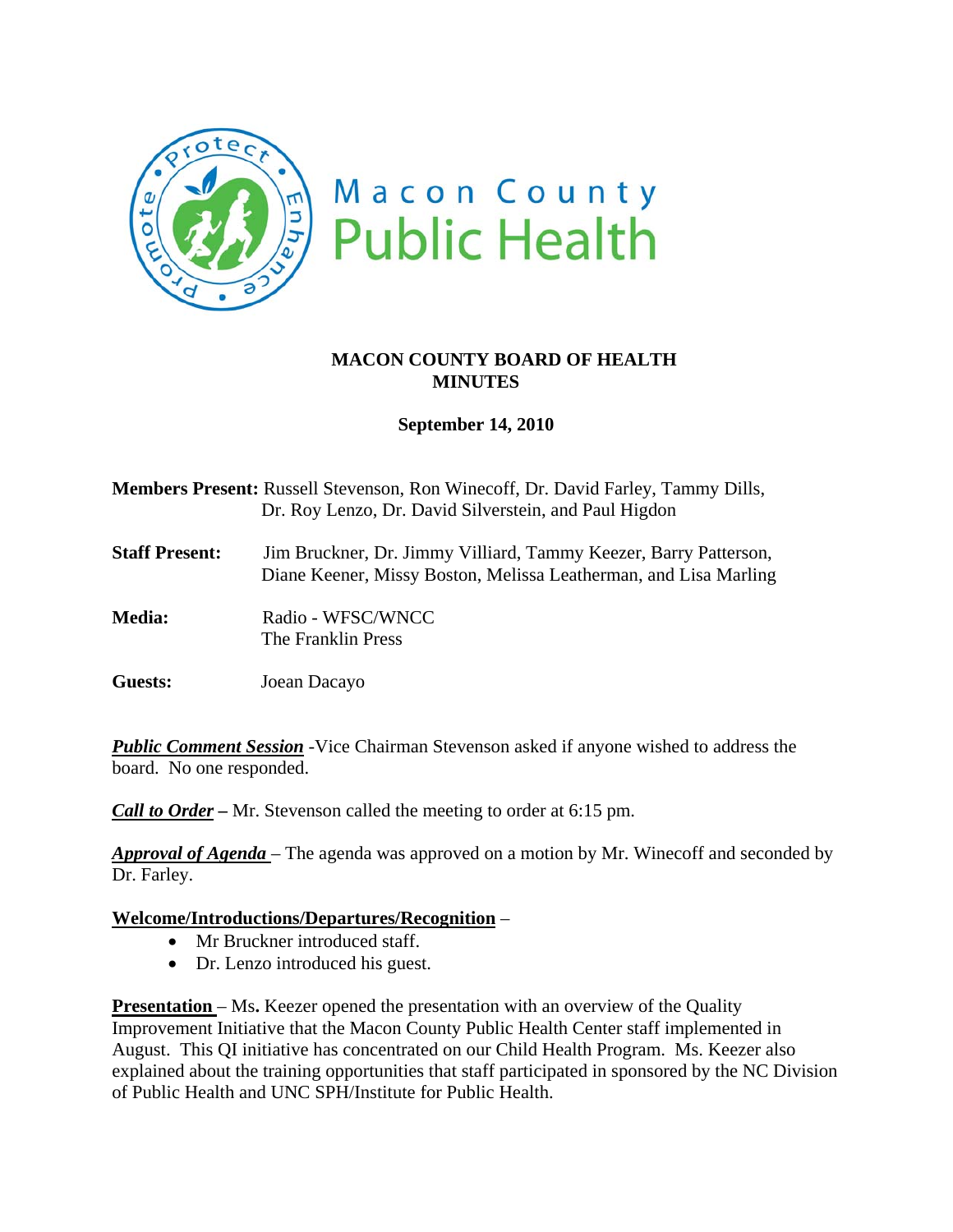Ms. Boston spoke on how the project focused on decreasing the amount of time that a patient is at the health center for a Child Health clinic visit, and to improve productivity of staff.

Ms. Leatherman spoke on how the team measured their outcomes. Ms. Marling spoke on the Kaizen event, a 4 day project to improve the existing Child Health program and to find ways to make it better. The Kaizen event dissected the current process and identified ways that the clinic could be improved.

Dr. Villiard presented a cost analysis of the initiative that showed cost savings per patient after this QI initiative was completed. As a result of this project, a QI council has been formed that will meet monthly and look at suggestions from the staff. The QI council will determine which QI initiatives to focus on and appoint staff to work on the projects and develop proposals.

*Approve Minutes of Previous Meeting of August 10* - Minutes were approved unanimously on a motion by Mr. Winecoff and seconded by Ms. Dills.

## *Old Business*

• **Update Status of Service Delivery Plan** – Mr. Bruckner spoke on a MCPH Service Plan. He presented to each board member for their review, a copy of the Service Delivery Plan diagram. The information provided is a work in progress of the Budget/Core Service Report that was reviewed at the last Board of Health Meeting. The full Service Plan will be presented at the November Board meeting.

### *New Business*

- **Problem Properties and Local PH's Authority** Mr. Bruckner stated that MCPH has received several complaints in regard to problem properties. Problem properties were identified as abandoned property and homes that have become a concern to neighbors. Mr. Bruckner went on to say that MCPH Environmental Health staff would really like to help these people out, but our powers to clean up or condemn these properties are very limited. He went on to say that MCPH staff has been working with Code Enforcement (County and Town) and Solid Waste Management Department since each has a different level of authority when it comes to dealing with these issues. County and Town Code Enforcement Departments have far more authority (granted in the NCGS) when it comes to cleaning-up or condemning problem properties than does Public Health. Public Health Nuisance Rules are not clearly defined in the NCGS. This is supported by legal counsel though and the NC Institute of Government (IOG) and is outlined in a document published by the IOG. There are steps that can be taken within the community by other agencies to clean-up these properties and MCPH would welcome the opportunity to help these agencies in their efforts.
- **Scaly Mountain Dog Investigation** Dr. Villiard discussed the investigation of dogs that have died or disappeared in the Scaly Mountain area. The investigation began after Environmental health received several complaints from Scaly residents. We have been in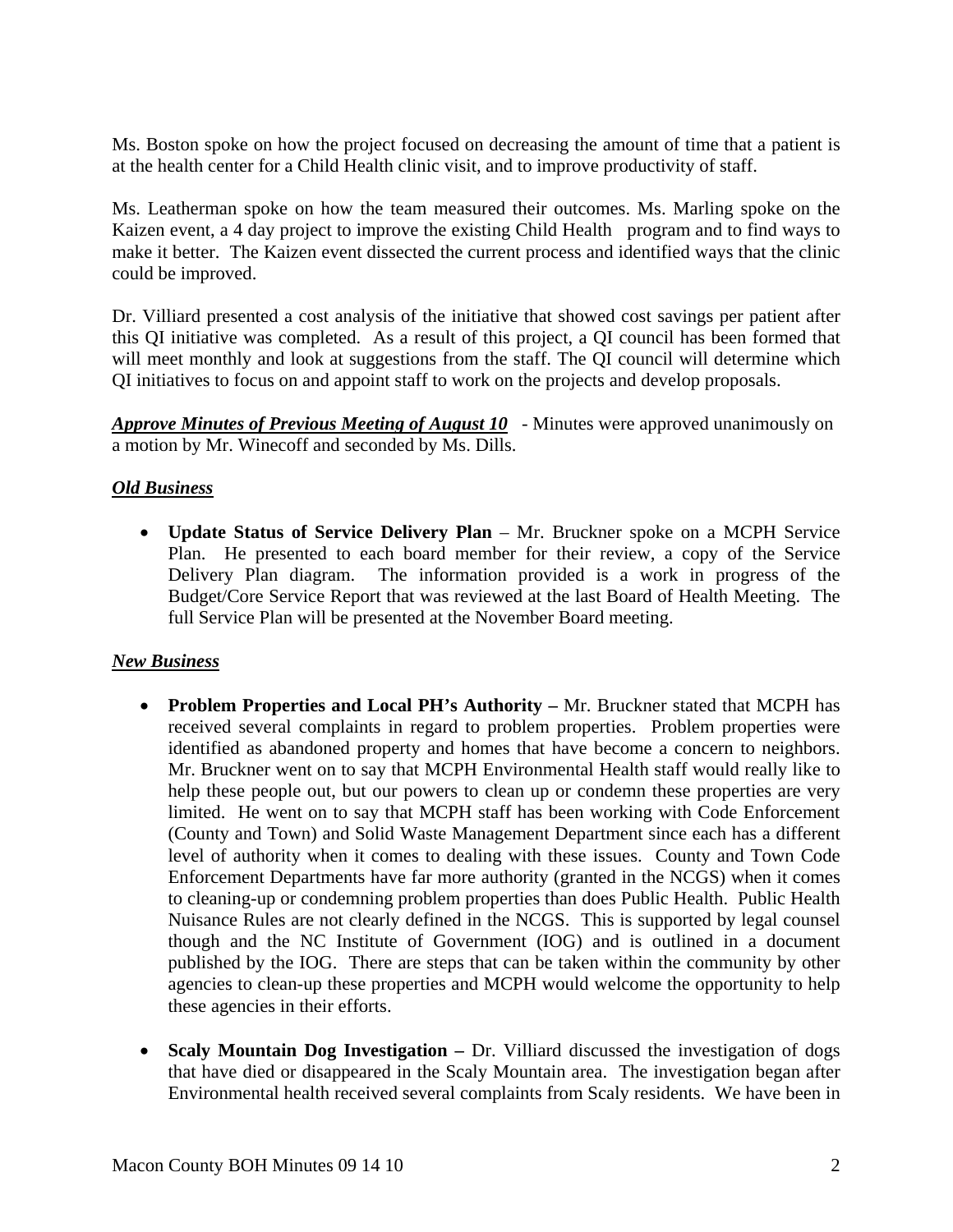touch with the State Veterinarian in Raleigh and the State Veterinary Laboratory in Arden. We have also contacted all of the veterinarians in the area (including Rabun County Georgia). A questionnaire was developed and Environmental Health staff are working with Animal Control in going door to door interviewing residents in the area of Scaly where the incidents have been reportedly occurring. Evidence of 11 dead dogs has been recovered. Residents of Scaly think the number of dead or missing dogs is closer to 26. At this time, no single source or common cause has been determined and to our knowledge, no humans have been affected. The investigation is continuing.

- **FY 2010/2011 Flu Season** Ms. Leatherman talked about the upcoming flu clinics. This year the flu vaccine will also contain H1N1 vaccine. Ms. Leatherman gave an overview of the proposed flu vaccination schedule. The schedule will be sent out to the media tomorrow.
- **Rabies Clinic** Mr. Patterson informed the board that Rabies Clinics will be scheduled in October. The first is scheduled for October  $9<sup>th</sup>$ ; the second date is yet to be determined.

# **Board Training and Information**

- **NALBOH Newsbrief 3rd Quarter 2010**
- **ANCBH Special State Insert 3rd Quarter 2010**

Board members were encouraged to review their **copies** as provided in their packets.

**Announcements** - Mr. Bruckner referred to the **Monthly Performance Review** data in the BOH packets.

**Executive Session** – A motion to go into Executive Session was made at 7:35 pm by Mr. Winecoff and seconded by Dr. Farley to discuss pending legal issues. The motion passed unanimously. All staff except from Mr. Bruckner and Mr. Patterson were asked to be excused.

A motion was made at 7:58 pm by Mr. Higdon and seconded by Mr. Winecoff to return to open session and seal the minutes from the Executive Session.

**Next Regular Meeting** – The next regular meeting will be November 09, 2010 at 6:15 p.m. (dinner to be served at 6:00 p.m.). The location will be at the Senior Services Building for this meeting only.

There being no further business, a motion to adjourn the general meeting was made by Mr. Higdon and seconded by Mr. Winecoff. The meeting was declared adjourned at 8:02 pm.

Respectfully submitted,

Diane Keener, Management Support Supervisor for Jim Bruckner, MS, Health Director Macon County Public Health Center